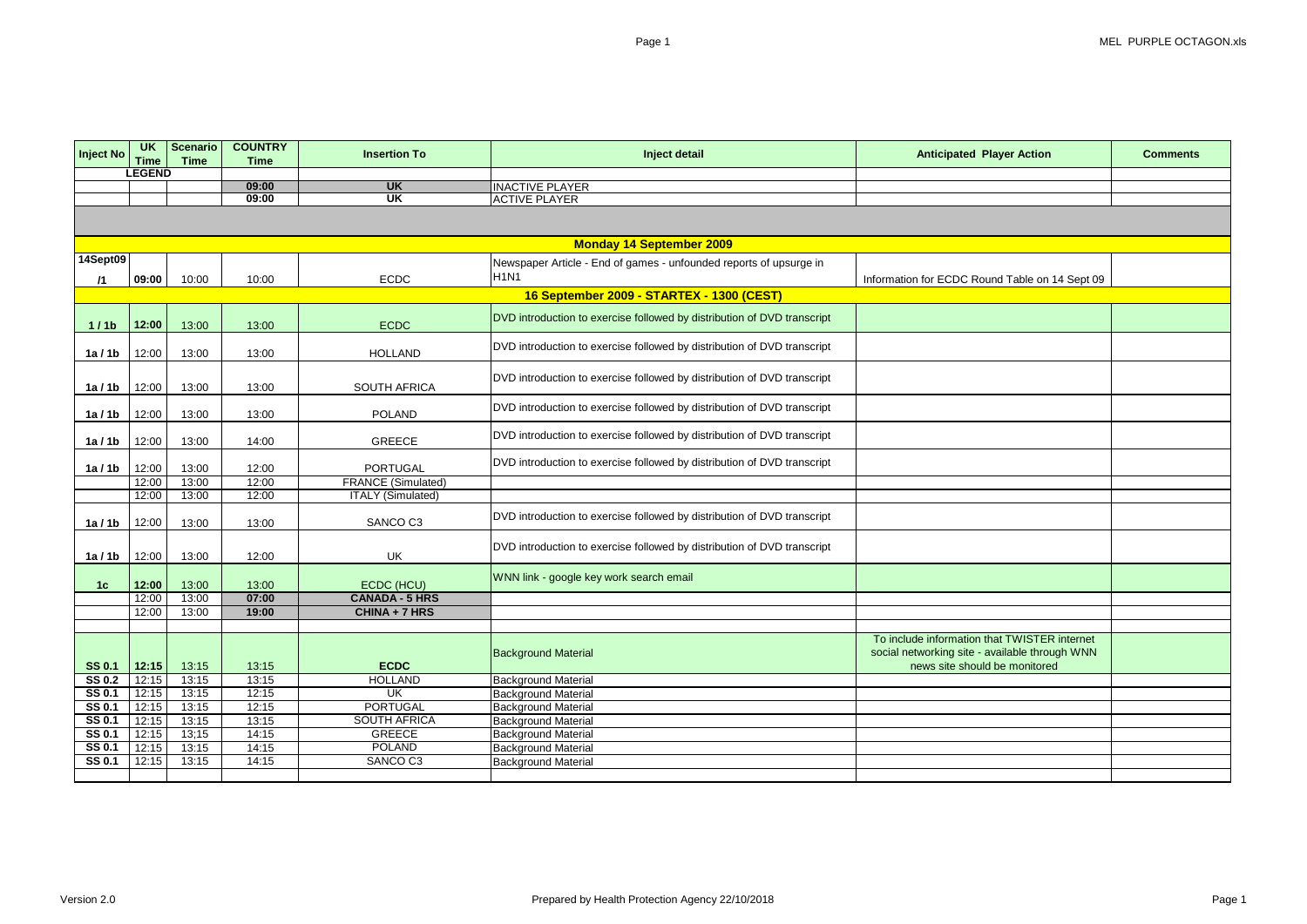| Inject No       | <b>UK</b><br><b>Time</b> | <b>Scenario</b><br><b>Time</b> | <b>COUNTRY</b><br><b>Time</b> | <b>Insertion To</b>                          | Inject detail                                                                                                                                                                                                       | <b>Anticipated Player Action</b>                 | <b>Comments</b>                           |
|-----------------|--------------------------|--------------------------------|-------------------------------|----------------------------------------------|---------------------------------------------------------------------------------------------------------------------------------------------------------------------------------------------------------------------|--------------------------------------------------|-------------------------------------------|
|                 |                          |                                |                               |                                              |                                                                                                                                                                                                                     |                                                  |                                           |
|                 | 12:30                    | 13:30                          | 13:30                         | <b>ECDC</b>                                  |                                                                                                                                                                                                                     |                                                  |                                           |
|                 |                          |                                |                               |                                              | Information from Dr at Amsterdam Hospital to public health service                                                                                                                                                  |                                                  |                                           |
| 2a              | 12:30                    | 13:30                          | 13:30                         | <b>HOLLAND</b>                               | regarding the deteriorating of a cluster of 4 patients overnight. The<br>public health service contact passing information to RIVM                                                                                  | Expect Holland to alert via EWRS                 | Healthy adults no H1N1<br>suspected - yet |
| 2 <sub>b</sub>  | 12:30                    | 13:30                          | 13:30                         | <b>SOUTH AFRICA</b>                          | Possible importation of disease - Annex 9 IHR                                                                                                                                                                       |                                                  |                                           |
| 2c              | 12:30                    | 13:30                          | 13:30                         | <b>POLAND</b>                                | EWRS from Poland reporting 3 visiting Canadians have been admitted to<br>a hospital with high fever ? Unknown cause - cluster                                                                                       |                                                  |                                           |
| 2d              | 12:30                    | 13:30                          | 14:30                         | <b>GREECE</b>                                | EWRS from Greece reporting that 4 visiting South Africans have been<br>admitted to a hospital with high fever ? Unknown cause - cluster                                                                             |                                                  |                                           |
|                 |                          |                                |                               |                                              | EWRS from Portugal reporting that 3 visiting Chinese have been admitted<br>to a hospital with high fever ? Unknown cause - cluster                                                                                  |                                                  |                                           |
| 2e              | 12:30<br>12:30           | 13:30<br>13:30                 | 12:30<br>12:30                | <b>PORTUGAL</b><br><b>FRANCE (Simulated)</b> |                                                                                                                                                                                                                     |                                                  |                                           |
|                 | 12:30                    | 13:30                          | 12:30                         | <b>ITALY (Simulated)</b>                     |                                                                                                                                                                                                                     |                                                  |                                           |
|                 | 12:30                    | 13:30                          | 13:30                         | SANCO C3                                     |                                                                                                                                                                                                                     |                                                  |                                           |
|                 |                          |                                |                               |                                              | Phone call from EXCON: East Midlands HPU has had 5 cases of<br>Pneumonia reported from LRI. Reported to HPU duty Desk from Duty                                                                                     | Expect HPU to report to CFI - CFI to inform ECDC | HPU duty desk<br>followed by email        |
| 2f & 2g $\vert$ | 12:30<br>12:30           | 13:30<br>13:30                 | 12:30<br>07:30                | UK<br><b>CANADA - 5 HRS</b>                  | clinician HPU have started investigations                                                                                                                                                                           |                                                  | confirmation                              |
|                 | 12:30                    | 13:30                          | 19:30                         | CHINA + 7 HRS                                |                                                                                                                                                                                                                     |                                                  |                                           |
|                 |                          |                                |                               |                                              |                                                                                                                                                                                                                     |                                                  |                                           |
| 3               | 13:00                    | 14:00                          | 14:00                         | <b>ECDC</b>                                  |                                                                                                                                                                                                                     |                                                  |                                           |
|                 | 13:00                    | 14:00                          | 14:00                         | <b>HOLLAND</b>                               |                                                                                                                                                                                                                     |                                                  |                                           |
| 3a              | 13:00                    | 14:00                          | 14:00                         | <b>SOUTH AFRICA</b>                          | Information from a SA team official that members of an official tour have<br>been taken ill with similar clinical presentations - request to ZA to facilitate<br>discussions with Greece through European contacts. | ZA to contact ECDC direct                        |                                           |
|                 | 13:00                    | 14:00                          | 14:00                         | <b>POLAND</b>                                |                                                                                                                                                                                                                     |                                                  |                                           |
| 3d              | 13:00                    | 14:00                          | 15:00                         | <b>GREECE</b>                                | Confirmation of SA Team patient details                                                                                                                                                                             | Dissemination of updated information             |                                           |
|                 | 13:00                    | 14:00                          | 13:00                         | <b>PORTUGAL</b>                              |                                                                                                                                                                                                                     |                                                  |                                           |
| 3 <sub>b</sub>  |                          | 13:00  14:00                   | 13:00                         | <b>FRANCE (Simulated)</b>                    | EWRS from France reporting that 3 patients have been admitted to a<br>hospital with high fever ? Community Acquired Pneumonia<br>Unknown cluster cause - ? Travel related                                           | <b>CAN BE DELAYED</b>                            |                                           |
|                 |                          |                                |                               |                                              | EWRS from France reporting that 3 patients have been admitted to a<br>hospital with high fever ? Community Acquired Pneumonia<br>Unknown cluster cause - ? Travel related                                           |                                                  |                                           |
| 3c              | 13:00                    | 14:00                          | 13:00                         | <b>ITALY (Simulated)</b><br>SANCO C3         |                                                                                                                                                                                                                     |                                                  |                                           |
|                 | 13:00<br>13:00           | 14:00<br>14:00                 | 14:00<br>13:00                | UK                                           |                                                                                                                                                                                                                     |                                                  |                                           |
|                 | 13:00                    | 14:00                          | 08:00                         | <b>CANADA - 5 HRS</b>                        |                                                                                                                                                                                                                     |                                                  |                                           |
|                 |                          |                                |                               |                                              |                                                                                                                                                                                                                     |                                                  |                                           |
|                 | 13:00                    | 14:00                          | 20:00                         | CHINA + 7 HRS                                |                                                                                                                                                                                                                     |                                                  |                                           |
|                 |                          |                                |                               |                                              |                                                                                                                                                                                                                     |                                                  |                                           |
|                 | 13:00                    | 14:00                          | 13:00                         | <b>EXCON</b>                                 | <b>Insert initial Twister messages</b>                                                                                                                                                                              |                                                  |                                           |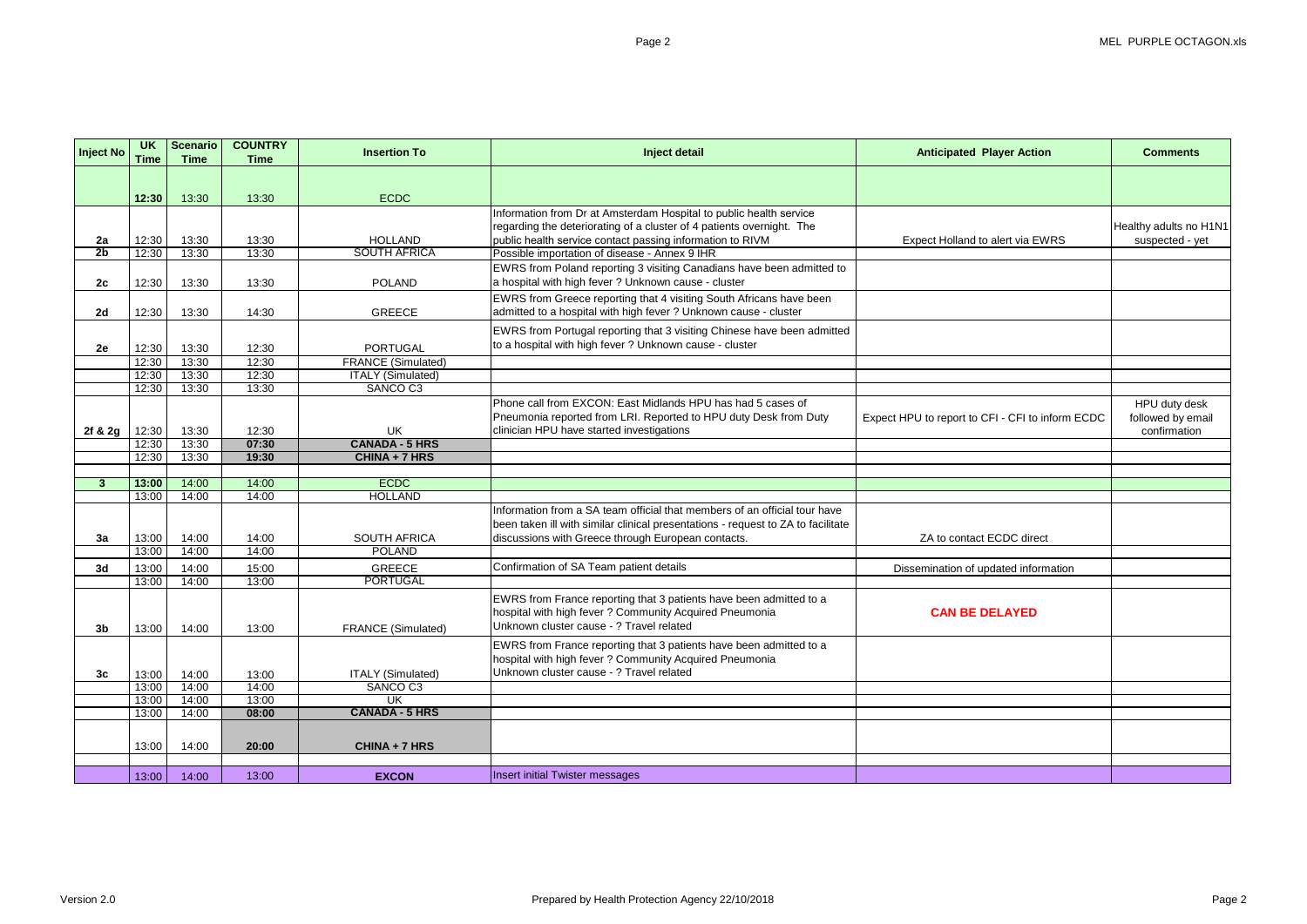| <b>Inject No</b> | <b>UK</b><br><b>Time</b> | <b>Scenario</b><br><b>Time</b> | <b>COUNTRY</b><br><b>Time</b> | <b>Insertion To</b>       | Inject detail                                                           | <b>Anticipated Player Action</b>        | <b>Comments</b> |
|------------------|--------------------------|--------------------------------|-------------------------------|---------------------------|-------------------------------------------------------------------------|-----------------------------------------|-----------------|
|                  |                          |                                |                               |                           | 1. Twister messages from athlete / coaches regarding being held up in   |                                         |                 |
|                  |                          |                                |                               |                           | various countries 2. Request to ECDC from ???? to confirm background    |                                         |                 |
|                  | 13:30                    | 14:30                          | 14:30                         | <b>ECDC</b>               | noise on Twister via trusted agents (IAAF)                              | ECDC attempt to confirm the information |                 |
|                  | 13:30                    | 14:30                          | 14:30                         | <b>HOLLAND</b>            |                                                                         |                                         |                 |
| 4a               | 13:30                    | 14:30                          | 14:30                         | <b>SOUTH AFRICA</b>       | Pt information for SA players to make internal contract tracing calls   |                                         |                 |
|                  | 13:30                    | 14:30                          | 14:30                         | <b>POLAND</b>             |                                                                         |                                         |                 |
|                  |                          |                                |                               |                           | Send request to ECDC for confirmation of information (press / internet) |                                         |                 |
| 4b               | 13:30                    | 14:30                          | 15:30                         | <b>GREECE</b>             | regarding other clusters in Europe                                      |                                         |                 |
|                  | 13:30                    | 14:30                          | 13:30                         | <b>PORTUGAL</b>           |                                                                         |                                         |                 |
|                  |                          |                                |                               |                           | Send request to ECDC for confirmation of information (press / internet) |                                         |                 |
| 4c               | 13:30                    | 14:30                          | 13:30                         | <b>FRANCE (Simulated)</b> | regarding other clusters in Europe                                      |                                         |                 |
|                  | 13:30                    | 14:30                          | 13:30                         | <b>ITALY (Simulated)</b>  |                                                                         |                                         |                 |
|                  | 13:30                    | 14:30                          | 14:30                         | SANCO C3                  |                                                                         |                                         |                 |
|                  |                          |                                |                               |                           |                                                                         |                                         |                 |
|                  | 13:30                    | 14:30                          | 13:30                         | <b>UK</b>                 |                                                                         |                                         |                 |
|                  | 13:30                    | 14:30                          | 08:30                         | <b>CANADA - 5 HRS</b>     |                                                                         |                                         |                 |
|                  | 13:30                    | 14:30                          | 20:30                         | CHINA + 7 HRS             |                                                                         |                                         |                 |
|                  |                          |                                |                               |                           |                                                                         |                                         |                 |
|                  |                          |                                |                               |                           | Mystery illness on twister                                              |                                         |                 |
| 5                | 14:00                    | 15:00                          | 15:00                         | <b>ECDC</b>               |                                                                         |                                         |                 |
|                  | 14:00                    | 15:00                          | 15:00                         | <b>HOLLAND</b>            |                                                                         |                                         |                 |
|                  | 14:00                    | 15:00                          | 15:00                         | <b>SOUTH AFRICA</b>       |                                                                         |                                         |                 |
|                  | 14:00                    | 15:00                          | 15:00                         | <b>POLAND</b>             |                                                                         |                                         |                 |
|                  | 14:00                    | 15:00                          | 16:00                         | <b>GREECE</b>             |                                                                         |                                         |                 |
|                  |                          |                                |                               |                           | Send request to ECDC for confirmation of information (press / internet) |                                         |                 |
| 5a               | 14:00                    | 15:00                          | 14:00                         | <b>PORTUGAL</b>           | regarding other clusters in Europe                                      |                                         |                 |
|                  | 14:00                    | 15:00                          | 14:00                         | <b>FRANCE (Simulated)</b> |                                                                         |                                         |                 |
|                  |                          |                                |                               |                           |                                                                         |                                         |                 |
|                  | 14:00                    | 15:00                          | 14:00                         | <b>ITALY (Simulated)</b>  |                                                                         |                                         |                 |
|                  | 14:00                    | 15:00                          | 15:00                         | SANCO C3                  |                                                                         |                                         |                 |
|                  |                          |                                |                               |                           | Information from UK added to EWRS that travel Hx indicates all patients |                                         |                 |
| 5 <sub>b</sub>   | 14:00                    | 15:00                          | 14:00                         | UK                        | have been in Holland recently - hotel details                           |                                         |                 |
|                  | 14:00                    | 15:00                          | 09:00                         | <b>CANADA - 5 HRS</b>     |                                                                         |                                         |                 |
|                  | 14:00                    | 15:00                          | 21:00                         | CHINA + 7 HRS             |                                                                         |                                         |                 |
|                  |                          |                                |                               |                           |                                                                         |                                         |                 |
| 5c               | 14:00                    | 15:00                          | 14:00                         | <b>EXCON</b>              | Information to all participants regarding Para championships            |                                         |                 |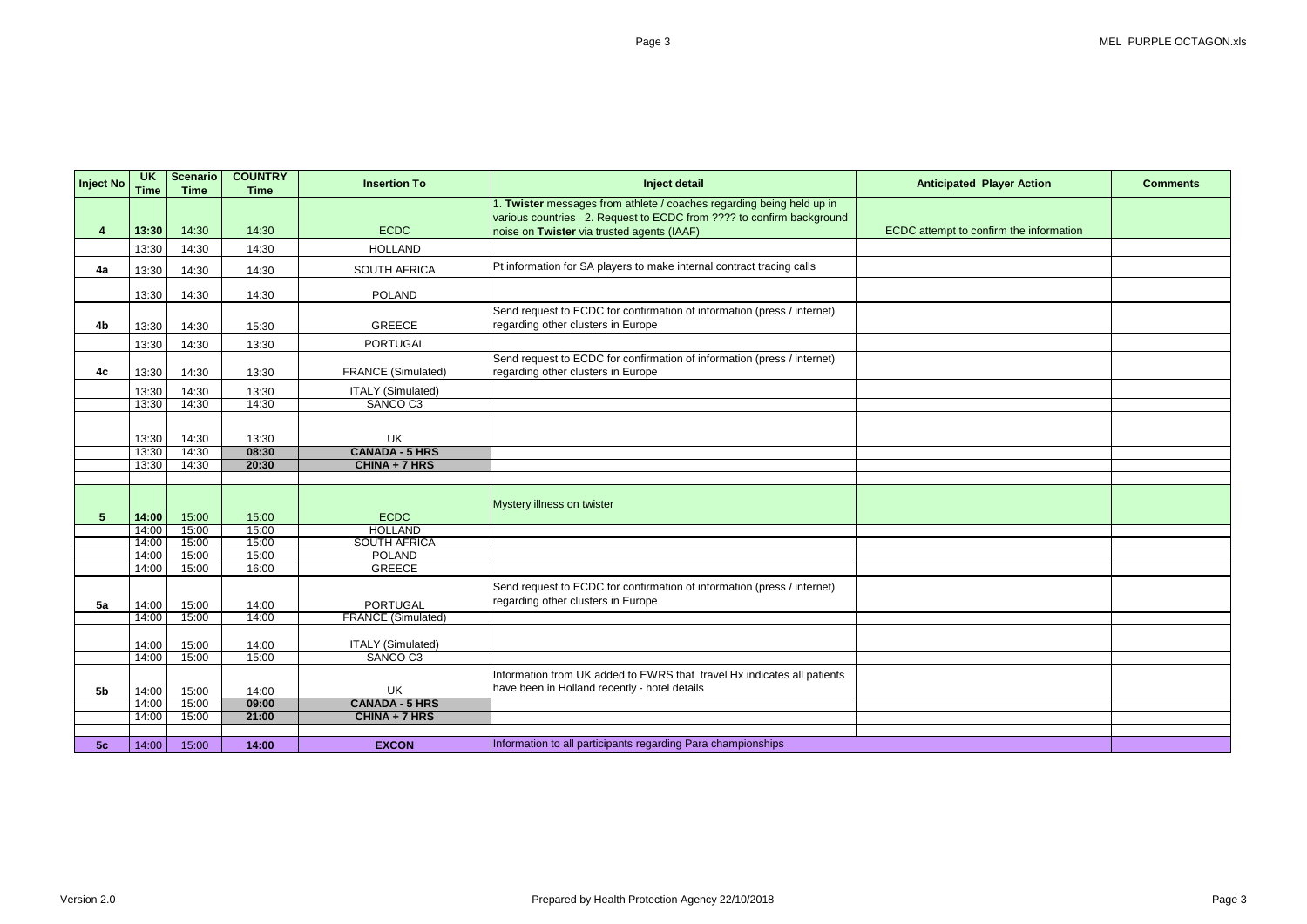| Inject No      | <b>UK</b><br>Time | <b>Scenario</b><br><b>Time</b> | <b>COUNTRY</b><br><b>Time</b> | <b>Insertion To</b>                                   | Inject detail                                                                       | <b>Anticipated Player Action</b>                              | <b>Comments</b>       |
|----------------|-------------------|--------------------------------|-------------------------------|-------------------------------------------------------|-------------------------------------------------------------------------------------|---------------------------------------------------------------|-----------------------|
| $6^{\circ}$    | 14:30             | 15:30                          | 15:30                         | <b>ECDC</b>                                           |                                                                                     |                                                               |                       |
|                |                   |                                |                               |                                                       | Initial NL serology result: 2/4 positive for serogroup 1 by urinary antigen         |                                                               |                       |
| 6a             | 14:30             | 15:30                          | 15:30                         | <b>HOLLAND</b>                                        | tests                                                                               |                                                               |                       |
|                | 14:30             | 15:30                          | 15:30                         | <b>SOUTH AFRICA</b>                                   |                                                                                     |                                                               |                       |
| 6b             | 14:30             | 15:30                          | 15:30                         | <b>POLAND</b>                                         | Confirmation of initial serology results from Poland on Canadian team               | Poland should tell Canada / Poland should tell<br><b>ECDC</b> |                       |
|                |                   |                                |                               |                                                       | Confirmation of initial serology results from Greece on South African team          |                                                               |                       |
| 6c             | 14:30             | 15:30                          | 16:30                         | <b>GREECE</b>                                         | members                                                                             | Greece should tell S.A / Greece should tell ECDC              |                       |
|                | 14:30             | 15:30                          | 14:30                         | <b>PORTUGAL</b>                                       |                                                                                     |                                                               |                       |
|                | 14:30             | 15:30                          | 14:30                         | <b>FRANCE (Simulated)</b><br><b>ITALY (Simulated)</b> |                                                                                     |                                                               |                       |
|                | 14:30             | 15:30                          | 14:30                         |                                                       |                                                                                     |                                                               |                       |
| 6e             | 14:30             | 15:30                          | 15:30                         | SANCO C3                                              | Request for a rapid risk assessment                                                 |                                                               |                       |
|                |                   |                                |                               |                                                       | Initial UK serology result: 2/5 positive for serogroup 1 by urinary antigen         | <b>EWGLINET</b> message sent regarding                        |                       |
| 6d             | 14:30             | 15:30                          | 14:30                         | UK                                                    | tests                                                                               | Leicester cluster                                             |                       |
|                | 14:30             | 15:30                          | 09:30                         | <b>CANADA - 5 HRS</b>                                 |                                                                                     |                                                               |                       |
|                | 14:30             | 15:30                          | 21:30                         | CHINA + 7 HRS                                         |                                                                                     |                                                               |                       |
|                |                   |                                |                               |                                                       |                                                                                     |                                                               |                       |
|                |                   |                                |                               |                                                       |                                                                                     |                                                               |                       |
|                |                   |                                |                               |                                                       | ECDC is to request to all MS & SA participants / SANCO C3 for                       |                                                               | Controllers to ensure |
|                |                   |                                |                               |                                                       | teleconference at 16:30                                                             |                                                               | the timings of the TC |
| $\overline{7}$ | 14:45             | 15:45                          | 15:45                         | <b>ECDC</b>                                           |                                                                                     |                                                               | are adhered to        |
| 7a             | 14:45             | 15:45                          | 16:45                         | Greece                                                | Telecon Greece / ECDC                                                               |                                                               |                       |
|                |                   |                                |                               |                                                       |                                                                                     |                                                               |                       |
|                |                   |                                |                               | <b>EXCON</b>                                          | All controllers to confirm Teleconference details received to senior<br>controller  |                                                               |                       |
|                |                   |                                |                               |                                                       | JLS phone call request to SANCO C3 for an update on developing                      |                                                               |                       |
|                |                   |                                |                               |                                                       | situation - info request what is the likelihood that this is a terrorist incident - |                                                               |                       |
| 8              | 15:00             | 16:00                          | 16:00                         | <b>ECDC</b>                                           | what is the risk assessment of further cases appearing                              |                                                               |                       |
|                |                   |                                |                               |                                                       | Information to RIVM that 2 clusters of Legionaries have been identified by          |                                                               |                       |
|                |                   |                                |                               |                                                       | urinary antigen tests in two Amsterdam hospitals - including Pt details             |                                                               |                       |
| 8a             | 15:00             | 16:00                          | 16:00                         | <b>HOLLAND</b>                                        |                                                                                     |                                                               |                       |
|                | 15:00             | 16:00                          | 16:00                         | <b>SOUTH AFRICA</b>                                   |                                                                                     |                                                               |                       |
| 8b             | 15:00             | 16:00                          | 16:00                         | <b>POLAND</b>                                         | Poland to receive info of Polish patients in Amsterdam hospital                     |                                                               |                       |
| 8c             | 15:00             | 16:00                          | 17:00                         | <b>GREECE</b>                                         | Greece to receive info of Greek patients in Amsterdam hospital                      |                                                               |                       |
| 8d             | 15:00             | 16:00                          | 15:00                         | <b>PORTUGAL</b>                                       | Portugal to receive info of Portuguese patients in Amsterdam hospital               |                                                               |                       |
| 8e             | 15:00             | 16:00                          | 15:00                         | <b>PORTUGAL</b>                                       | Information from Portuguese hospital to PH regarding Chinese citizens in            |                                                               |                       |
|                | 15:00             | 16:00                          | 15:00                         | <b>FRANCE (Simulated)</b>                             | Lisbon hospital                                                                     |                                                               |                       |
|                | 15:00             | 16:00                          | 15:00                         | <b>ITALY (Simulated)</b>                              |                                                                                     |                                                               |                       |
|                |                   |                                |                               |                                                       | JLS phone call request to SANCO C3 for an update on developing                      | potential for this to be a terrorist incident / deliberate    |                       |
|                |                   |                                |                               |                                                       | situation - info request what is the likelihood that this is a terrorist incident - | release - request for initial feedback by 1900h               |                       |
|                |                   |                                |                               |                                                       |                                                                                     |                                                               |                       |
|                |                   |                                |                               |                                                       |                                                                                     |                                                               |                       |
| 8              | 15:00<br>15:00    | 16:00<br>16:00                 | 16:00<br>15:00                | SANCO C3<br>UK                                        | what is the risk assessment of further cases appearing                              | (CEST)                                                        |                       |
|                | 15:00             | 16:00                          | 10:00                         | <b>CANADA - 5 HRS</b>                                 |                                                                                     |                                                               |                       |
|                | 15:00             | 16:00                          | 22:00                         | CHINA + 7 HRS                                         |                                                                                     |                                                               |                       |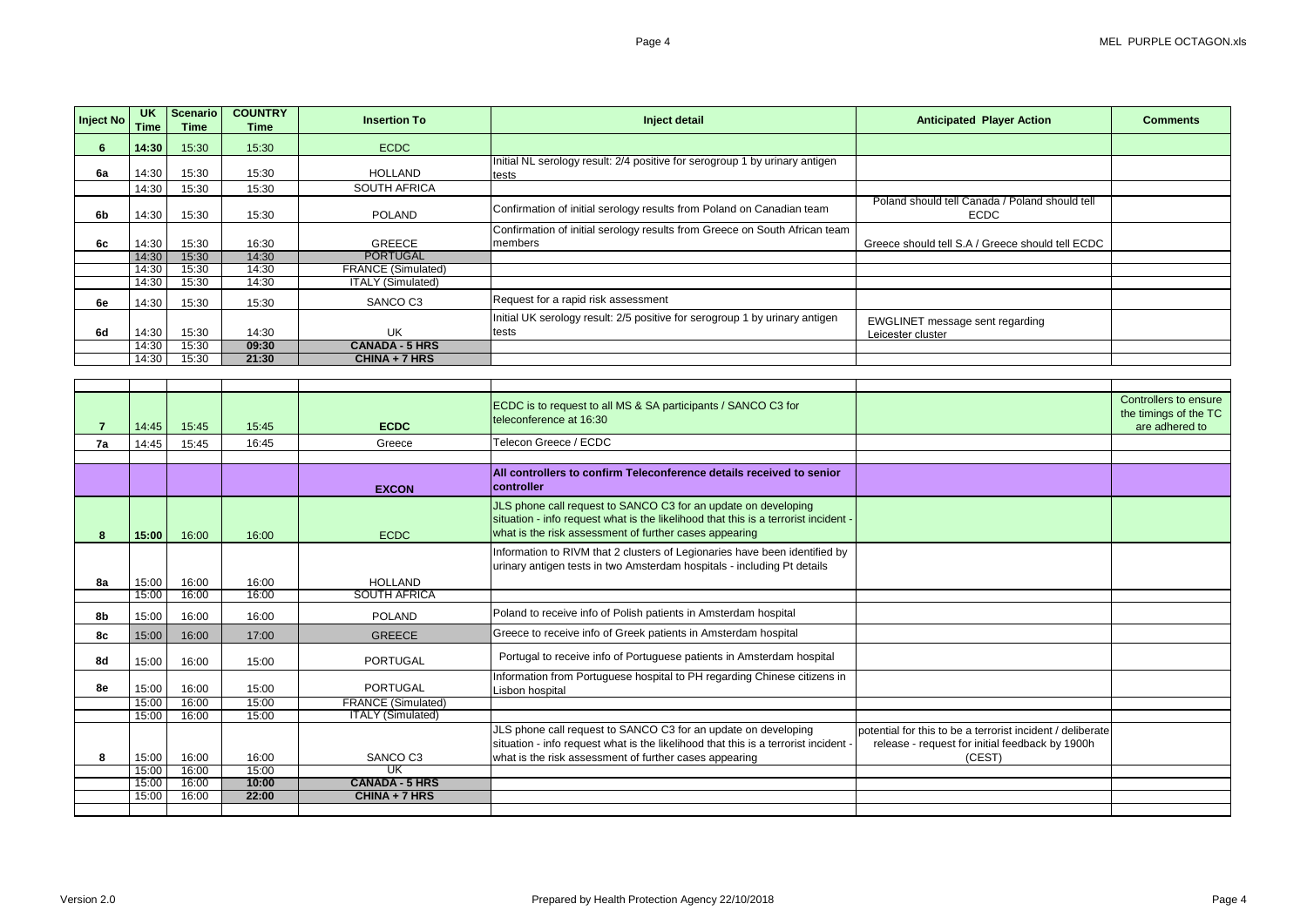**Inject No UK Time Scenario Time**<br>16:20 **COUNTRY Time Insertion To Inject detail Anticipated Player Action Comments 9 15:20 1**6:20 **16:20 16:20 ECDC T/C with all MS**<br> **9 1** 15:20 **16:20 16:20 HOLLAND T/C 9** 15:20 16:20 16:20 HOLLAND T/C **9** 15:20 16:20 16:20 SOUTH AFRICA T/C **9** 15:20 16:20 16:20 POLAND T/C **9** 15:20 16:20 17:30 GREECE<br> **9** 15:20 16:20 16:20 16:20 PORTUGAL **9** 15:20 16:20 16:20 PORTUGAL T/C<br> **9** 15:20 16:20 15:20 FRANCE (Simulated) T/C **9** 15:20 16:20 15:20 **FRANCE (Simulated)** T/C<br> **9** 15:20 16:20 15:20 **ITALY (Simulated)** T/C 15:20 16:20 15:20 15:20 **ITALY (Simulated)** T/C<br>15:20 16:20 16:30 **SANCO C3** T/C 15:20 16:20 16:30 SANCO C3 T/C<br>15:20 16:20 15:30 UK T/C **9** | 15:20 | 16:20 | 15:30 | UK | T/C 15:30 16:30 **10:30 CANADA - 5 HRS** 15:30 16:30 **22:30 CHINA + 7 HRS 9a** 15:30 16:30 16:30 **EXCON** Request from Canada for 2000 teleconference<br> **9b** 15:30 16:30 **EXCON** Request for CDC Beijing Teleconference **Request for CDC Beijing Teleconference 16:00** 17:00 17:00 **17:00 ECDC** 16:00 17:00 17:00 HOLLAND<br>16:00 17:00 17:00 17:00 SOUTH AFRIC 16:00 17:00 17:00 SOUTH AFRICA<br>16:00 17:00 17:00 POLAND 16:00 17:00 17:00 POLAND<br>16:00 17:00 18:00 18:00 GREECE 16:00 17:00 18:00 GREECE<br>16:00 17:00 16:00 PORTUGA 16:00 17:00 16:00 PORTUGAL<br>16:00 17:00 16:00 16:00 FRANCE (Simula 16:00 17:00 16:00 FRANCE (Simulated)<br>16:00 17:00 16:00 ITALY (Simulated) **ITALY (Simulated)** 16:00 17:00 17:00 SANCO C3<br>16:00 17:00 16:00 UK 16:00 17:00 16:00<br>16:00 17:00 11:00 16:00 17:00 11:00 CANADA - 5 HRS<br>16:00 17:00 23:00 CHINA + 7 HRS 16:00 17:00 **23:00 CHINA + 7 HRS 16:30** 17:30 17:30 ECDC

| 16:30 | 17:30 | 17:30 | <b>ECDC</b>               |  |
|-------|-------|-------|---------------------------|--|
| 16:30 | 17:30 | 17:30 | <b>HOLLAND</b>            |  |
| 16:30 | 17:30 | 17:30 | <b>SOUTH AFRICA</b>       |  |
| 16:30 | 17:30 | 17:30 | <b>POLAND</b>             |  |
| 16:30 | 17:30 | 18:30 | <b>GREECE</b>             |  |
| 16:30 | 17:30 | 16:30 | <b>PORTUGAL</b>           |  |
| 16:30 | 17:30 | 16:30 | <b>FRANCE (Simulated)</b> |  |
| 16:30 | 17:30 | 16:30 | <b>ITALY (Simulated)</b>  |  |
| 16:30 | 17:30 | 17:30 | SANCO C3                  |  |
| 16:30 | 17:30 | 16:30 | <b>UK</b>                 |  |
| 16:30 | 17:30 | 11:30 | <b>CANADA - 5 HRS</b>     |  |
| 16:30 | 17:30 | 23:30 | CHINA + 7 HRS             |  |
|       |       |       |                           |  |

| <b>layer Action</b> | <b>Comments</b> |
|---------------------|-----------------|
|                     |                 |
|                     |                 |
|                     |                 |
|                     |                 |
|                     |                 |
|                     |                 |
|                     |                 |
|                     |                 |
|                     |                 |
|                     |                 |
|                     |                 |
|                     |                 |
|                     |                 |
|                     |                 |
|                     |                 |
|                     |                 |
|                     |                 |
|                     |                 |
|                     |                 |
|                     |                 |
|                     |                 |
|                     |                 |
|                     |                 |
|                     |                 |
|                     |                 |
|                     |                 |
|                     |                 |
|                     |                 |
|                     |                 |
|                     |                 |
|                     |                 |
|                     |                 |
|                     |                 |
|                     |                 |
|                     |                 |
|                     |                 |
|                     |                 |
|                     |                 |
|                     |                 |
|                     |                 |
|                     |                 |
|                     |                 |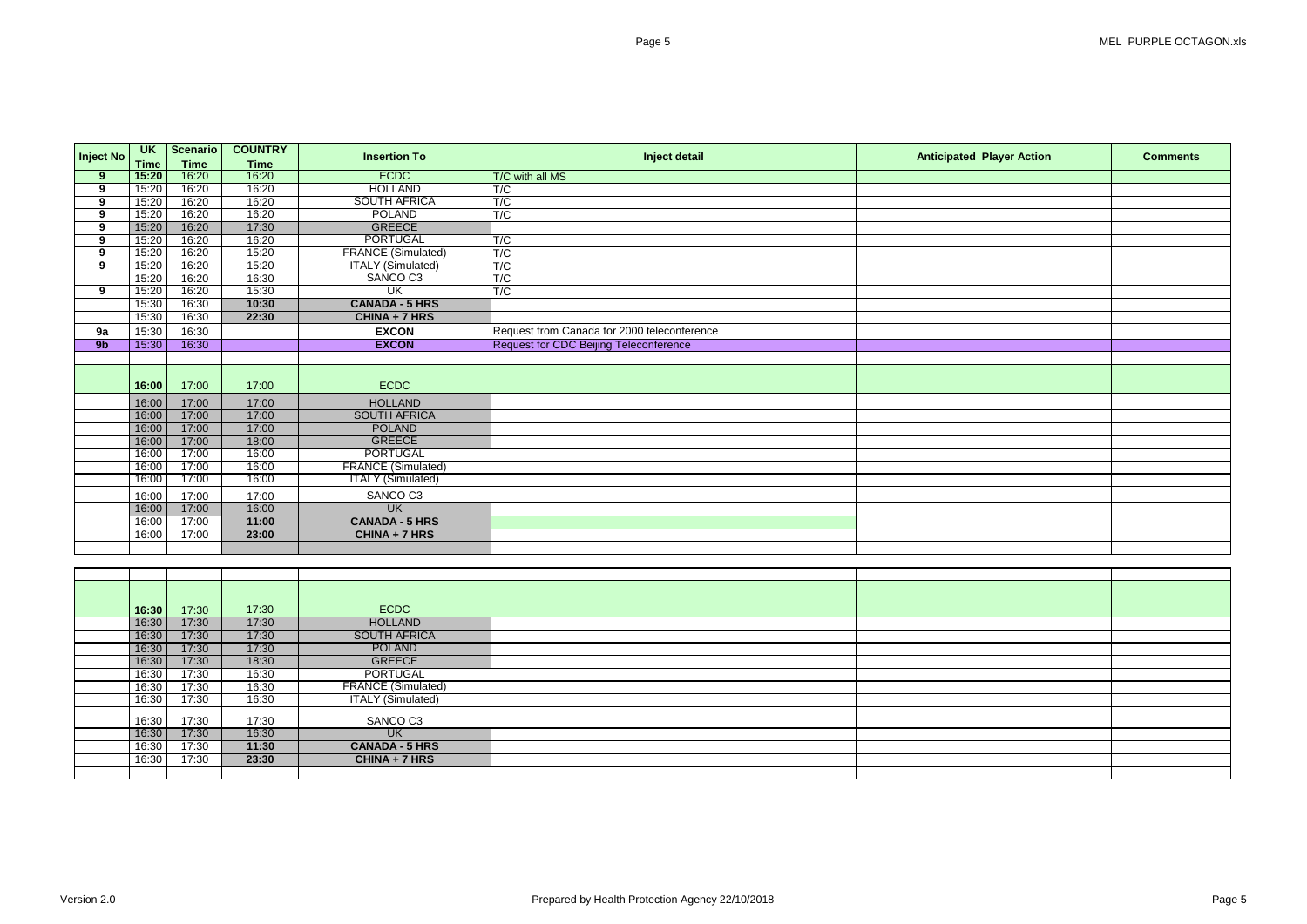|                  |                          |                                |                               |                                              | Page 6                                                                  |                                  | MEL PURPLE OCTAGON xls |
|------------------|--------------------------|--------------------------------|-------------------------------|----------------------------------------------|-------------------------------------------------------------------------|----------------------------------|------------------------|
| <b>Inject No</b> | <b>UK</b><br><b>Time</b> | <b>Scenario</b><br><b>Time</b> | <b>COUNTRY</b><br><b>Time</b> | <b>Insertion To</b>                          | Inject detail                                                           | <b>Anticipated Player Action</b> | <b>Comments</b>        |
| 10a              | 17:00                    | 18:00                          | 18:00                         | <b>ECDC</b>                                  | EWRS message from Holland informing of Cathy Dale death                 |                                  | <b>PRESS PRESSURE</b>  |
| 10               | 17:00                    | 18:00                          | 18:00                         | <b>HOLLAND</b>                               | Message from EXCON informing of 10a                                     | Copied to EWGLINET               |                        |
|                  | 17:00                    | 18:00                          | 18:00                         | <b>SOUTH AFRICA</b>                          |                                                                         |                                  |                        |
|                  | 17:00                    | 18:00                          | 18:00                         | <b>POLAND</b>                                |                                                                         |                                  |                        |
|                  | 17:00<br>17:00           | 18:00<br>18:00                 | 19:00<br>17:00                | <b>GREECE</b><br><b>PORTUGAL</b>             |                                                                         |                                  |                        |
|                  | 17:00                    | 18:00                          | 17:00                         | <b>FRANCE (Simulated)</b>                    |                                                                         |                                  |                        |
|                  | 17:00                    | 18:00                          | 17:00                         | <b>ITALY</b> (Simulated)                     |                                                                         |                                  |                        |
|                  | 17:00                    | 18:00                          | 18:00                         | SANCO C3                                     |                                                                         |                                  |                        |
|                  | 17:00                    | 18:00                          | 17:00                         | <b>UK</b>                                    |                                                                         |                                  |                        |
| <b>SS 0.3</b>    | 17:00                    | 18:00                          | 12:00                         | <b>CANADA - 5 HRS</b>                        | <b>Background Material</b>                                              |                                  |                        |
| 1a/1b            | 17:00                    | 18:00                          | 12:00                         | <b>CANADA - 5 HRS</b>                        | DVD introduction to exercise followed by distribution of DVD transcript |                                  | Send at 1705 hrs       |
| 11               | 17:00                    | 18:00                          | 12:00                         | <b>CANADA - 5 HRS</b>                        | Update information                                                      |                                  | Send at 1710 hrs       |
|                  | 17:00                    | 18:00                          | 00:00                         | CHINA + 7 HRS                                | PR China request T/C with ECDC @ 02:00h (CEST)                          |                                  |                        |
| 11a              | 17:15                    | 18:15                          | 12:15                         | <b>CANADA - 5 HRS</b>                        | Information confirming the death of Cathy Dale                          |                                  |                        |
| 11 <sub>b</sub>  | 17:15                    | 18:15                          | 18:15                         | <b>ECDC</b>                                  | Google alert / newspaper on Cathy Dale death                            |                                  |                        |
|                  |                          |                                |                               | <b>EXCON</b>                                 | Press fuelled speculation on terrorist link                             |                                  |                        |
|                  |                          |                                |                               |                                              |                                                                         | GoogleAlerts / WNN               |                        |
|                  |                          |                                |                               |                                              |                                                                         |                                  |                        |
| 12 <sub>2</sub>  | 17:45                    | 18:45                          | 18:45                         | <b>ECDC</b>                                  | Canada request T/C with ECDC at 2000                                    |                                  |                        |
| 12a              | 17:30                    | 18:30                          | 18:30                         | <b>HOLLAND</b>                               | National Post Canada Article - 'Golden Cathy'                           |                                  |                        |
| 12a              | 17:30                    | 18:30                          | 18:30                         | <b>SOUTH AFRICA</b>                          | National Post Canada Article - 'Golden Cathy'                           |                                  |                        |
| 12a              | 17:30                    | 18:30                          | 18:30                         | <b>POLAND</b>                                | National Post Canada Article - 'Golden Cathy'                           |                                  |                        |
|                  | 17:30                    | 18:30                          | 19:30                         | <b>GREECE</b>                                |                                                                         |                                  |                        |
| 12a              | 17:30<br>17:30           | 18:30<br>18:30                 | 17:30<br>17:30                | <b>PORTUGAL</b><br><b>FRANCE (Simulated)</b> | National Post Canada Article - 'Golden Cathy'                           |                                  |                        |
|                  | 17:30                    | 18:30                          | 17:30                         | <b>ITALY (Simulated)</b>                     |                                                                         |                                  |                        |
| 12a              | 17:30                    | 18:30                          | 18:30                         | SANCO C3                                     | National Post Canada Article - 'Golden Cathy'                           |                                  |                        |
|                  | 17:30                    | 18:30                          | 17:30                         | <b>UK</b>                                    |                                                                         |                                  |                        |
| 12               | 17:45                    | 18:45                          | 12:45                         | <b>CANADA - 5 HRS</b>                        | Canada request T/C with ECDC at 2000 (CEST)                             |                                  |                        |
|                  | 17:30                    | 18:30                          | 00:30                         | CHINA + 7 HRS                                |                                                                         |                                  |                        |
|                  |                          |                                |                               |                                              |                                                                         |                                  |                        |
| 13               | 18:00                    | 19:00                          | 19:00                         | <b>ECDC</b>                                  | RIVM information regarding Para games                                   |                                  |                        |
|                  |                          |                                |                               |                                              | RIVM information regarding the Para games                               |                                  |                        |
|                  | 18:00                    | 19:00                          | 19:00                         | <b>HOLLAND</b><br><b>SOUTH AFRICA</b>        |                                                                         |                                  |                        |
|                  | 18:00<br>18:00           | 19:00<br>19:00                 | 19:00<br>19:00                | <b>POLAND</b>                                |                                                                         |                                  |                        |
|                  | 18:00                    | 19:00                          | 19:00                         | <b>GREECE</b>                                |                                                                         |                                  |                        |
|                  | 18:00                    | 19:00                          | 18:00                         | <b>PORTUGAL</b>                              |                                                                         |                                  |                        |
|                  | 18:00                    | 19:00                          | 18:00                         | <b>FRANCE (Simulated)</b>                    |                                                                         |                                  |                        |
|                  | 18:00                    | 19:00                          | 18:00                         | <b>ITALY (Simulated)</b>                     |                                                                         |                                  |                        |
|                  | 18:00                    | 19:00                          | 19:00                         | SANCO C3                                     |                                                                         |                                  |                        |
|                  | 18:00                    | 19:00                          | 18:00<br>13:00                | UK<br><b>CANADA - 5 HRS</b>                  |                                                                         |                                  |                        |
|                  | 18:00<br>18:00           | 19:00<br>19:00                 | 01:00                         | CHINA + 7 HRS                                |                                                                         |                                  |                        |
|                  |                          |                                |                               |                                              |                                                                         |                                  |                        |
| 13a              | 19:00                    | 20:00                          | 20:00                         | <b>ECDC</b>                                  | T/C with Canada re athlete death                                        | <b>SEND AT 1850 Hrs</b>          |                        |
|                  | 19:00                    | 20:00                          | 18:00                         | $\overline{\mathsf{U}}$ K                    |                                                                         |                                  |                        |
| 13a              | 19:00                    | 20:00                          | 14:00                         | <b>CANADA - 5 HRS</b>                        | T/C with ECDC re athlete death                                          | <b>SEND AT 1850 Hrs</b>          |                        |
|                  | 19:00                    | 20:00                          | 02:00                         | CHINA + 7 HRS                                |                                                                         |                                  |                        |
|                  |                          |                                |                               |                                              |                                                                         |                                  |                        |
| 13 <sub>b</sub>  | 19:30                    | 20:30                          | 20:30                         | <b>ECDC</b>                                  | The Daily Spun Article - Para games                                     |                                  |                        |
| 13 <sub>b</sub>  | 19:30                    | 20:30                          | 14:30                         | <b>CANADA</b>                                | The Daily Spun Article - Para games                                     |                                  |                        |
|                  |                          |                                |                               |                                              |                                                                         |                                  |                        |
|                  |                          |                                |                               |                                              |                                                                         |                                  |                        |

|  | <u>MEL PURPLE OCTAGON xIs</u> |
|--|-------------------------------|
|  |                               |

| <b>layer Action</b> | <b>Comments</b>       |
|---------------------|-----------------------|
|                     | <b>PRESS PRESSURE</b> |
| WGLINET             |                       |
|                     |                       |
|                     |                       |
|                     |                       |
|                     |                       |
|                     |                       |
|                     |                       |
|                     | Send at 1705 hrs      |
|                     | Send at 1710 hrs      |
|                     |                       |
|                     |                       |
|                     |                       |
| ts / WNN            |                       |
|                     |                       |
|                     |                       |
|                     |                       |
|                     |                       |
|                     |                       |
|                     |                       |
|                     |                       |
|                     |                       |
|                     |                       |
|                     |                       |
|                     |                       |
|                     |                       |
|                     |                       |
|                     |                       |
|                     |                       |
|                     |                       |
|                     |                       |
|                     |                       |
|                     |                       |
| 1850 Hrs            |                       |
| 1850 Hrs            |                       |
|                     |                       |
|                     |                       |
|                     |                       |
|                     |                       |
|                     |                       |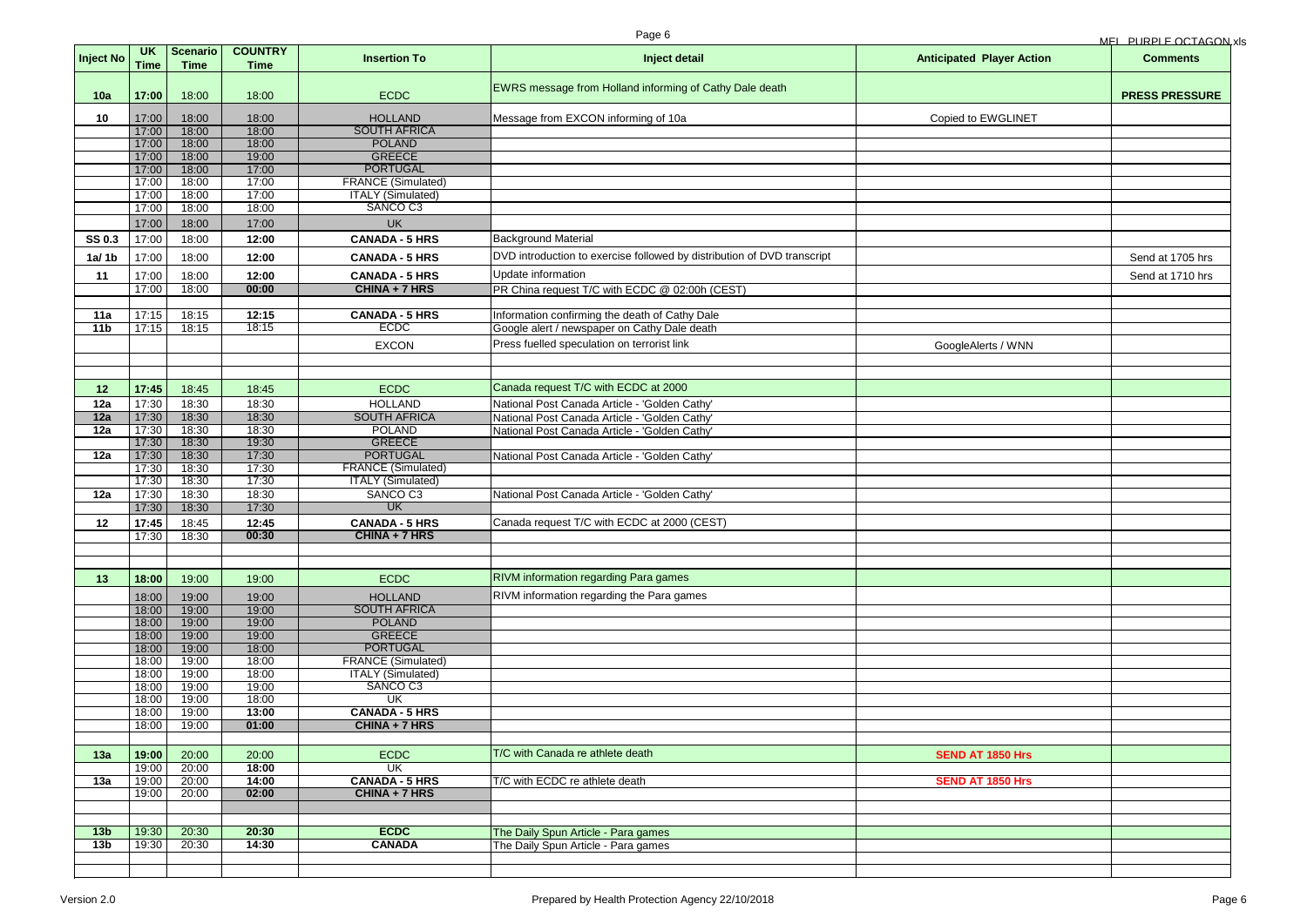|                 |                   |                         |                               |                                                    | Page 7                                                                |                                               | <u>MEL DIIDDI E OCTACON, XIS</u> |
|-----------------|-------------------|-------------------------|-------------------------------|----------------------------------------------------|-----------------------------------------------------------------------|-----------------------------------------------|----------------------------------|
| Inject No       | <b>UK</b><br>Time | Scenario<br><b>Time</b> | <b>COUNTRY</b><br><b>Time</b> | <b>Insertion To</b>                                | Inject detail                                                         | <b>Anticipated Player Action</b>              | <b>Comments</b>                  |
|                 |                   |                         |                               |                                                    |                                                                       |                                               |                                  |
|                 | 20:00             | 21:00                   | 21:00                         | <b>ECDC</b>                                        |                                                                       |                                               |                                  |
| 14a             | 20:00             | 21:00                   | 20:00                         | <b>PORTUGAL</b>                                    | Report of L. pneumophila related death                                |                                               |                                  |
| 14 <sub>b</sub> | 20:00             | 21:00                   | 20:00                         | UK                                                 | Report of L. pneumophila related death                                |                                               | EWRS message                     |
| 14 <sub>c</sub> | 20:00             | 21:00                   | 20:00                         | <b>ITALY</b>                                       | Report of L. pneumophila related death                                |                                               | <b>EWRS</b> message              |
|                 | 20:00             | 21:00                   | 15:00                         | <b>CANADA - 5 HRS</b>                              |                                                                       |                                               |                                  |
|                 | 20:00             | 21:00                   | 03:00                         | CHINA + 7 HRS                                      |                                                                       |                                               |                                  |
|                 | 21:00             | 22:00                   | 22:00                         | <b>ECDC</b>                                        |                                                                       |                                               |                                  |
|                 | 21:00             | 22:00                   | 21:00                         | $\overline{\mathsf{U}}$ K                          |                                                                       |                                               |                                  |
|                 | 21:00             | 22:00                   | 16:00                         | <b>CANADA - 5 HRS</b>                              | <b>ENDEX CANADA</b>                                                   |                                               | Canada 1200 - 1600               |
|                 | 21:00             | 22:00                   | 04:00                         | CHINA + 7 HRS                                      |                                                                       |                                               |                                  |
|                 |                   |                         |                               |                                                    |                                                                       |                                               |                                  |
|                 |                   |                         |                               |                                                    | Are we being protected article                                        |                                               |                                  |
| 15              | 22:00             | 23:00                   | 23:00                         | <b>ECDC</b>                                        |                                                                       |                                               |                                  |
|                 | 22:00<br>22:00    | 23:00                   | 22:00<br>17:00                | $\overline{\mathsf{U}}$ K<br><b>CANADA - 5 HRS</b> |                                                                       |                                               |                                  |
|                 | 22:00             | 23:00<br>23:00          | 05:00                         | CHINA + 7 HRS                                      |                                                                       |                                               |                                  |
|                 |                   |                         |                               |                                                    |                                                                       |                                               |                                  |
| 16              | 23:00             | 00:00                   | 00:00                         | <b>ECDC</b>                                        |                                                                       |                                               |                                  |
|                 | 23:00             | 00:00                   | 23:00                         | $\overline{\mathsf{UK}}$<br><b>CANADA - 5 HRS</b>  |                                                                       |                                               |                                  |
|                 | 23:00<br>23:00    | 00:00<br>00:00          | 18:00<br>06:00                | CHINA + 7 HRS                                      |                                                                       |                                               |                                  |
|                 |                   |                         |                               |                                                    |                                                                       |                                               |                                  |
|                 |                   |                         |                               |                                                    |                                                                       |                                               |                                  |
|                 | 00:00             | 01:00                   | 01:00                         | <b>ECDC</b>                                        |                                                                       |                                               |                                  |
|                 | 00:00<br>00:00    | 01:00<br>01:00          | 00:00<br>19:00                | $\overline{\mathsf{U}}$ K<br><b>CANADA - 5 HRS</b> |                                                                       |                                               |                                  |
| 17/17a/         |                   |                         |                               |                                                    |                                                                       |                                               |                                  |
| <b>SS 0.4</b>   | 00:00             | 01:00                   | 07:00                         | CHINA + 7 HRS                                      | Background / DVD / Update material                                    |                                               |                                  |
|                 |                   |                         |                               |                                                    |                                                                       |                                               |                                  |
| 17 <sub>b</sub> | 00:30             | 01:30                   | 07:30                         | <b>CHINA</b>                                       | Death of Chinese citizen in Portugal                                  |                                               |                                  |
|                 |                   |                         | 07:30                         | <b>CHINA</b>                                       | Information from WHO                                                  |                                               |                                  |
| 17c             | 00:30             | 01:30                   |                               |                                                    |                                                                       |                                               |                                  |
|                 |                   |                         |                               |                                                    | Telephone call from CDC Beijing requesting information on deaths      |                                               |                                  |
| 17.1            | 01:00             | 02:00                   | 02:00                         | <b>ECDC</b>                                        | reported in Media                                                     | Chinese casualties in Portugal at 0200 (CEST) |                                  |
|                 | 01:00<br>01:00    | 02:00<br>02:00          | 01:00<br>20:00                | $\overline{\mathsf{U}}$ K<br><b>CANADA - 5 HRS</b> |                                                                       |                                               |                                  |
|                 |                   |                         |                               |                                                    | Telephone call from CDC Beijing requesting information on deaths      |                                               |                                  |
| 17.1            | 01:00             | 02:00                   | 08:00                         | CHINA + 7 HRS                                      | reported in Media                                                     |                                               |                                  |
|                 |                   |                         |                               |                                                    |                                                                       |                                               |                                  |
| 17.2            | 02:00<br>02:00    | 03:00<br>03:00          | 03:00<br>02:00                | <b>ECDC</b><br>$\overline{\mathsf{UK}}$            | Request for videoconference at 0400 (CET) ECDC-China                  |                                               |                                  |
|                 | 02:00             | 03:00                   | 21:00                         | <b>CANADA - 5 HRS</b>                              |                                                                       |                                               |                                  |
|                 |                   |                         |                               |                                                    | Request for videoconference at 0400 (CET) ECDC-China                  |                                               |                                  |
| 172             | 02:00             | 03:00                   | 09:00                         | CHINA + 7 HRS                                      |                                                                       |                                               |                                  |
|                 |                   |                         |                               |                                                    |                                                                       |                                               |                                  |
|                 |                   |                         |                               |                                                    |                                                                       |                                               |                                  |
|                 |                   |                         |                               |                                                    | Video conference- ECDC / PR China - request for information regarding |                                               |                                  |
| 17.3            | 03:00             | 04:00                   | 04:00                         | <b>ECDC</b>                                        | <b>Para Games</b>                                                     |                                               |                                  |
|                 | 03:00             | 04:00                   | 03:00                         | $\overline{\text{UK}}$                             |                                                                       |                                               |                                  |
|                 | 03:00             | 04:00                   | 22:00                         | <b>CANADA - 5 HRS</b>                              |                                                                       |                                               |                                  |
|                 |                   |                         |                               |                                                    | Video Conference - ECDC / PR China- request for information regarding |                                               |                                  |
| 173             | 03:00             | 04:00                   | 10:00                         | CHINA + 7 HRS                                      | Para Games                                                            |                                               |                                  |
|                 |                   |                         |                               |                                                    |                                                                       |                                               |                                  |
|                 |                   |                         |                               |                                                    |                                                                       |                                               |                                  |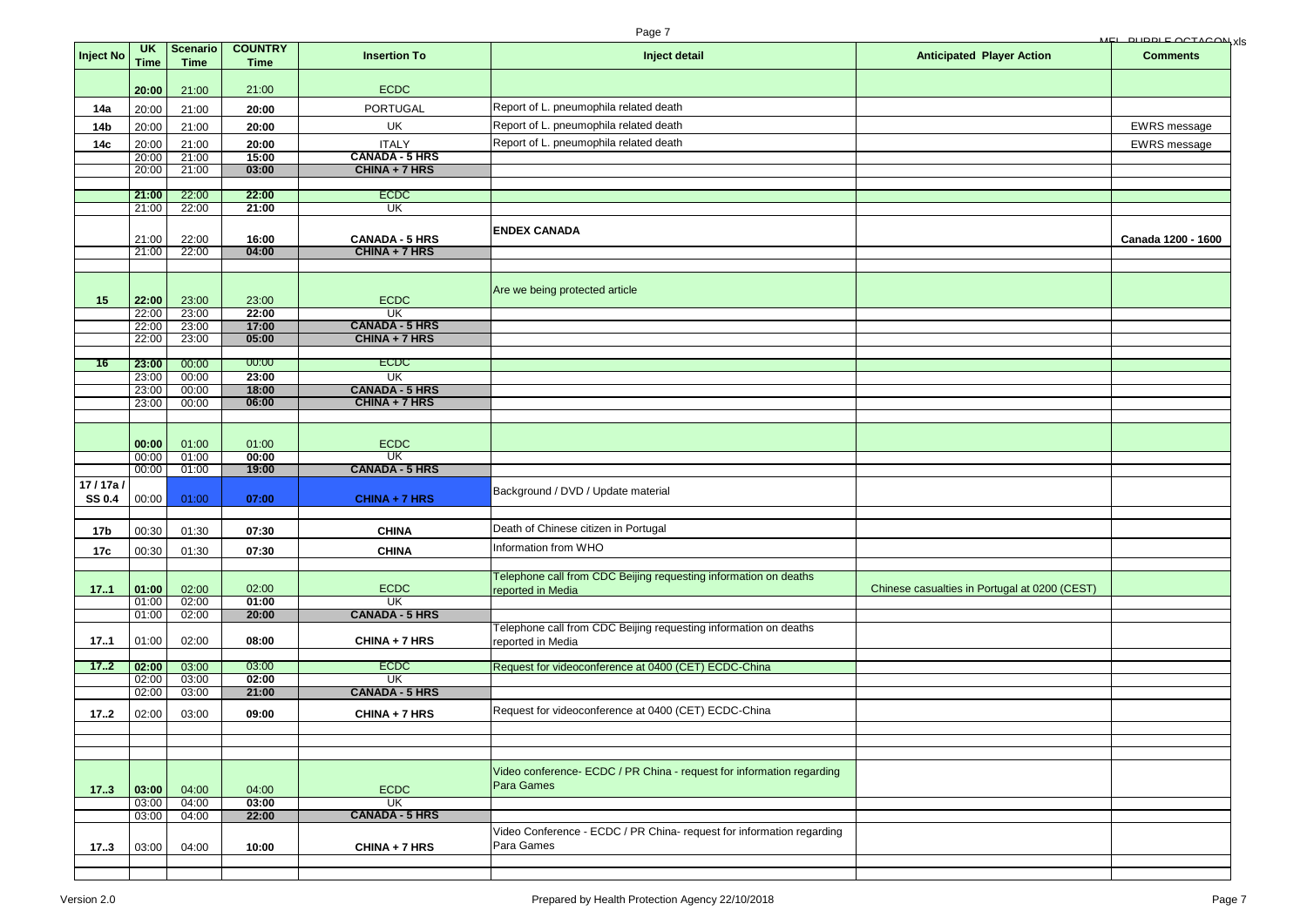| <b>Inject No</b> | <b>UK</b><br>Time | Scenario<br><b>Time</b> | <b>COUNTRY</b><br><b>Time</b> | <b>Insertion To</b>                    | Inject detail                                                                                                                                                                                                                                                            | <b>Anticipated Player Action</b> | <b>Comments</b> |
|------------------|-------------------|-------------------------|-------------------------------|----------------------------------------|--------------------------------------------------------------------------------------------------------------------------------------------------------------------------------------------------------------------------------------------------------------------------|----------------------------------|-----------------|
|                  |                   |                         |                               |                                        |                                                                                                                                                                                                                                                                          |                                  |                 |
|                  | 04:00             | 05:00                   | 05:00                         | <b>ECDC</b>                            |                                                                                                                                                                                                                                                                          |                                  |                 |
|                  | 04:00             | 05:00                   | 04:00                         | $\overline{\mathsf{UK}}$               |                                                                                                                                                                                                                                                                          |                                  |                 |
|                  | 04:00             | 05:00                   | 23:00                         | <b>CANADA - 5 HRS</b>                  |                                                                                                                                                                                                                                                                          |                                  |                 |
|                  | 04:00             | 05:00                   | 11:00                         | CHINA + 7 HRS                          | <b>ENDEX CHINA</b>                                                                                                                                                                                                                                                       |                                  |                 |
|                  | 05:00             | 06:00                   | 06:00                         | <b>ECDC</b>                            |                                                                                                                                                                                                                                                                          |                                  |                 |
|                  | 05:00             | 06:00                   | 05:00                         | UK                                     |                                                                                                                                                                                                                                                                          |                                  |                 |
|                  | 05:00             | 06:00                   | 00:00                         | <b>CANADA - 5 HRS</b>                  |                                                                                                                                                                                                                                                                          |                                  |                 |
|                  | 05:00             | 06:00                   | 12:00                         | CHINA + 7 HRS                          |                                                                                                                                                                                                                                                                          |                                  |                 |
|                  |                   |                         |                               |                                        |                                                                                                                                                                                                                                                                          |                                  |                 |
|                  | 06:00             | 07:00                   | 06:00                         | <b>ECDC</b>                            |                                                                                                                                                                                                                                                                          |                                  |                 |
|                  | 06:00             | 07:00                   | 06:00                         | $\overline{\text{UK}}$                 |                                                                                                                                                                                                                                                                          |                                  |                 |
|                  | 06:00             | 07:00                   | 01:00                         | <b>CANADA - 5 HRS</b>                  |                                                                                                                                                                                                                                                                          |                                  |                 |
|                  | 06:00             | 07:00                   | 13:00                         | CHINA + 7 HRS                          |                                                                                                                                                                                                                                                                          |                                  |                 |
|                  |                   |                         |                               |                                        |                                                                                                                                                                                                                                                                          |                                  |                 |
| 17.4             | 07:00             | 08:00                   | 08:00                         | <b>ECDC</b>                            | It has been identified that a spa pool in university does not have accredited<br>certification of disinfection etc. i.e. it is 'out of compliance.<br>Immunofluorescence assays indicate that this pool is a possible source of<br>infection. Spa is under an air intake |                                  |                 |
| 17.4             | 07:00             | 08:00                   | 08:00                         | <b>HOLLAND</b>                         | t has been identified that a spa pool in university does not have accredited<br>certification of disinfection etc. i.e. it is 'out of compliance.<br>Immunofluorescence assays indicate that this pool is a possible source of<br>infection. Spa is under an air intake  |                                  |                 |
|                  | 07:00             | 08:00                   | 08:00                         | <b>SOUTH AFRICA</b>                    |                                                                                                                                                                                                                                                                          |                                  |                 |
|                  | 07:00             | 08:00                   | 08:00                         | <b>POLAND</b>                          |                                                                                                                                                                                                                                                                          |                                  |                 |
|                  | 07:00             | 08:00                   | 08:00                         | <b>GREECE</b>                          |                                                                                                                                                                                                                                                                          |                                  |                 |
|                  | 07:00             | 08:00                   | 07:00                         | <b>PORTUGAL</b>                        |                                                                                                                                                                                                                                                                          |                                  |                 |
|                  | 07:00             | 08:00                   | 07:00                         | <b>FRANCE (Simulated)</b>              |                                                                                                                                                                                                                                                                          |                                  |                 |
|                  | 07:00             | 08:00                   | 07:00                         | <b>ITALY</b> (Simulated)               |                                                                                                                                                                                                                                                                          |                                  |                 |
| 17.4a            | 07:00             | 08:00                   | 08:00                         | SANCO C3                               | nfo to SANCO from JLS regarding question 'is this a terrorist incident -<br>probability? DG SANCO request sitreps                                                                                                                                                        |                                  |                 |
|                  | 07:00             | 08:00                   | 07:00                         | <b>UK</b>                              |                                                                                                                                                                                                                                                                          |                                  |                 |
|                  | 07:00             | 08:00                   | 02:00                         | <b>CANADA - 5 HRS</b>                  |                                                                                                                                                                                                                                                                          |                                  |                 |
|                  | 07:00             | 08:00                   | 14:00                         | CHINA + 7 HRS                          |                                                                                                                                                                                                                                                                          |                                  |                 |
| 17.4b            | 07:00             |                         |                               | <b>EXCON</b>                           | News reports to be developed ' Para Games Under Threat' 'Disease<br>outbreak confirmed at Games                                                                                                                                                                          | <b>News Stories</b>              |                 |
|                  |                   |                         |                               |                                        |                                                                                                                                                                                                                                                                          |                                  |                 |
| 17.5             | 07:30             | 08:30                   | 08:30                         | <b>ECDC</b>                            | DG Relex inject to DG SANCO: DG Relex has received requests from<br>several countries: please confirm safety of Para games.                                                                                                                                              |                                  |                 |
|                  | 07:30             | 08:30                   | 08:30                         | <b>HOLLAND</b>                         |                                                                                                                                                                                                                                                                          |                                  |                 |
|                  | 07:30             | 08:30                   | 08:30                         | <b>SOUTH AFRICA</b>                    |                                                                                                                                                                                                                                                                          |                                  |                 |
|                  | 07:30             | 08:30                   | 08:30                         | <b>POLAND</b>                          |                                                                                                                                                                                                                                                                          |                                  |                 |
|                  | 07:30             | 08:30                   | 08:30                         | <b>GREECE</b>                          |                                                                                                                                                                                                                                                                          |                                  |                 |
|                  | 07:30             | 08:30                   | 07:30                         | <b>PORTUGAL</b>                        |                                                                                                                                                                                                                                                                          |                                  |                 |
|                  | 07:30             | 08:30                   | 07:30                         | <b>FRANCE (Simulated)</b>              |                                                                                                                                                                                                                                                                          |                                  |                 |
|                  | 07:30             | 08:30                   | 07:30                         | <b>ITALY (Simulated)</b>               |                                                                                                                                                                                                                                                                          |                                  |                 |
|                  | 07:30             | 08:30                   | 08:30                         | SANCO C3                               |                                                                                                                                                                                                                                                                          |                                  |                 |
|                  | 07:30             | 08:30                   | 07:30                         | <b>UK</b>                              |                                                                                                                                                                                                                                                                          |                                  |                 |
|                  | 07:30<br>07:30    | 08:30<br>08:30          | 02:30<br>14:30                | <b>CANADA - 5 HRS</b><br>CHINA + 7 HRS |                                                                                                                                                                                                                                                                          |                                  |                 |
|                  |                   |                         |                               |                                        |                                                                                                                                                                                                                                                                          |                                  |                 |
|                  |                   |                         |                               |                                        |                                                                                                                                                                                                                                                                          |                                  |                 |

## Page 8 MEL PURPLE OCTAGON.xls

| <b>layer Action</b> | <b>Comments</b> |
|---------------------|-----------------|
|                     |                 |
|                     |                 |
|                     |                 |
|                     |                 |
|                     |                 |
|                     |                 |
|                     |                 |
|                     |                 |
|                     |                 |
|                     |                 |
|                     |                 |
|                     |                 |
|                     |                 |
|                     |                 |
|                     |                 |
|                     |                 |
|                     |                 |
|                     |                 |
|                     |                 |
|                     |                 |
|                     |                 |
|                     |                 |
|                     |                 |
|                     |                 |
|                     |                 |
|                     |                 |
|                     |                 |
|                     |                 |
| ries                |                 |
|                     |                 |
|                     |                 |
|                     |                 |
|                     |                 |
|                     |                 |
|                     |                 |
|                     |                 |
|                     |                 |
|                     |                 |
|                     |                 |
|                     |                 |
|                     |                 |
|                     |                 |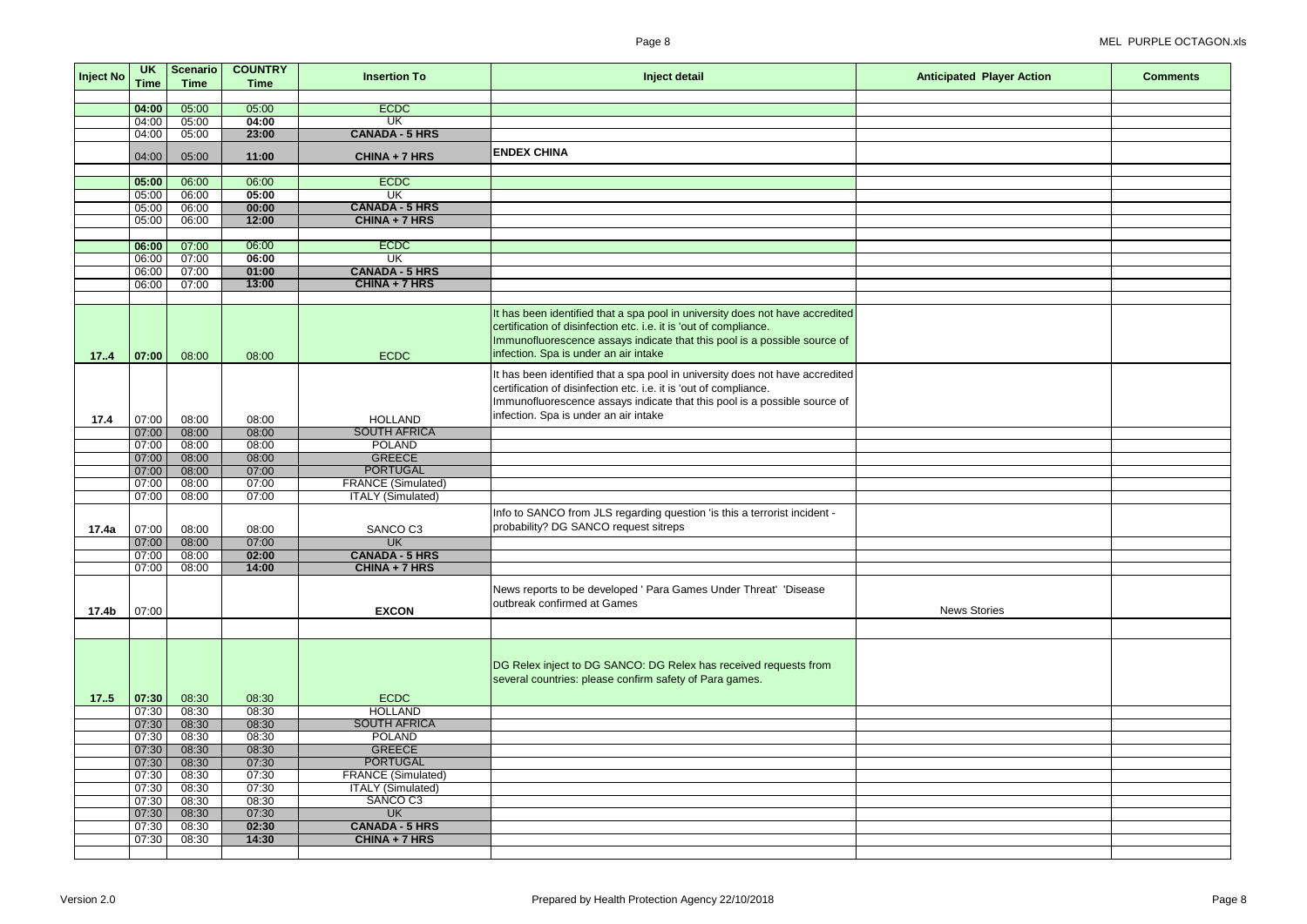| Inject No | <b>UK</b><br><b>Time</b> | <b>Scenario</b><br><b>Time</b> | <b>COUNTRY</b><br><b>Time</b> | <b>Insertion To</b>       | Inject detail                                                                           | <b>Anticipated Player Action</b> | <b>Comments</b> | <mark>l</mark> xls |
|-----------|--------------------------|--------------------------------|-------------------------------|---------------------------|-----------------------------------------------------------------------------------------|----------------------------------|-----------------|--------------------|
| 176       | 08:00                    | 09;00                          | 09:00                         | <b>ECDC</b>               | ECDC request to all participants for T/C at 10:00h (CEST) re Para games<br>going ahead. |                                  |                 |                    |
|           | 08:00                    | 09:00                          | 09:00                         | <b>HOLLAND</b>            | T/C request                                                                             |                                  |                 |                    |
|           | 08:00                    | 09:00                          | 09:00                         | <b>SOUTH AFRICA</b>       | T/C request                                                                             |                                  |                 |                    |
|           | 08:00                    | 09:00                          | 09:00                         | <b>POLAND</b>             | T/C request                                                                             |                                  |                 |                    |
|           | 08:00                    | 09:00                          | 09:00                         | <b>GREECE</b>             | T/C request                                                                             |                                  |                 |                    |
|           | 08:00                    | 09:00                          | 08:00                         | <b>PORTUGAL</b>           | T/C request                                                                             |                                  |                 |                    |
|           | 08:00                    | 09:00                          | 08:00                         | <b>FRANCE (Simulated)</b> | T/C request                                                                             |                                  |                 |                    |
|           | 08:00                    | 09:00                          | 08:00                         | <b>ITALY (Simulated)</b>  | T/C request                                                                             |                                  |                 |                    |
|           | 08:00                    | 09:00                          | 09:00                         | SANCO C3                  | T/C request                                                                             |                                  |                 |                    |
|           | 08:00                    | 09:00                          | 08:00                         | UK                        | T/C request                                                                             |                                  |                 |                    |
|           | 08:00                    | 09:00                          | 03:00                         | <b>CANADA - 5 HRS</b>     |                                                                                         |                                  |                 |                    |
|           | 08:00                    | 09:00                          | 15:00                         | CHINA + 7 HRS             |                                                                                         |                                  |                 |                    |
|           |                          |                                |                               |                           |                                                                                         |                                  |                 |                    |
| 17.6a     | 08:00                    |                                |                               | <b>EXCON / MEDIA</b>      | Telephone calls regarding overnight deaths                                              | <b>MEDIA</b>                     |                 |                    |
|           |                          |                                |                               |                           |                                                                                         |                                  |                 |                    |
|           |                          |                                |                               |                           |                                                                                         |                                  |                 |                    |
|           |                          |                                |                               |                           |                                                                                         |                                  |                 |                    |
|           |                          |                                |                               |                           | There is an international press conference at 1400. Please prepare lines to             |                                  |                 |                    |
| 17.7      | 08:30                    | 09:30                          | 09:30                         | <b>ECDC</b>               | take for the Commissioners                                                              |                                  |                 |                    |
|           | 08:30                    | 09:30                          | 09:30                         | <b>HOLLAND</b>            |                                                                                         |                                  |                 |                    |
| 17.7a     | 08:30                    | 09:30                          | 09:30                         | <b>SOUTH AFRICA</b>       | In country cluster                                                                      |                                  |                 |                    |
|           | 08:30                    | 09:30                          | 09:30                         | <b>POLAND</b>             |                                                                                         |                                  |                 |                    |
|           | 08:30                    | 09:30                          | 09:30                         | <b>GREECE</b>             |                                                                                         |                                  |                 |                    |
|           | 08:30                    | 09:30                          | 08:30                         | <b>PORTUGAL</b>           |                                                                                         |                                  |                 |                    |
|           | 08:30                    | 09:30                          | 08:30                         | <b>FRANCE (Simulated)</b> |                                                                                         |                                  |                 |                    |
|           | 08:30                    | 09:30                          | 08:30                         | <b>ITALY</b> (Simulated)  |                                                                                         |                                  |                 |                    |
|           |                          |                                |                               |                           |                                                                                         |                                  |                 |                    |
|           |                          |                                |                               |                           | cc. There is an international press conference at 1400. Please prepare                  |                                  |                 |                    |
| 177       | 08:30                    | 09:30                          | 09:30                         | SANCO C3                  | lines to take for the Commissioners                                                     |                                  |                 |                    |
|           | 08:30                    | 09:30                          | 08:30                         | <b>UK</b>                 |                                                                                         |                                  |                 |                    |
|           | 08:30                    | 09:30                          | 03:30                         | <b>CANADA - 5 HRS</b>     |                                                                                         |                                  |                 |                    |
|           | 08:30                    | 09:30                          | 15:30                         | CHINA + 7 HRS             |                                                                                         |                                  |                 |                    |
|           |                          |                                |                               |                           |                                                                                         |                                  |                 |                    |
|           |                          |                                |                               |                           |                                                                                         |                                  |                 |                    |
|           |                          |                                |                               |                           | T/C with all MS / ZA on whether Para games should go ahead. Athletes                    |                                  |                 |                    |
| 178       | 09:00                    | 10:00                          | 10:00                         | <b>ECDC</b>               | will start to arrive in 2 days time.                                                    |                                  |                 |                    |
|           | 09:00                    | 10:00                          | 10:00                         | <b>HOLLAND</b>            | T/C                                                                                     |                                  |                 |                    |
|           | 09:00                    | 10:00                          | 10:00                         | <b>SOUTH AFRICA</b>       | T/C                                                                                     |                                  |                 |                    |
|           | 09:00                    | 10:00                          | 10:00                         | <b>POLAND</b>             | T/C                                                                                     |                                  |                 |                    |
|           | 09:00                    | 10:00                          | 10:00                         | <b>GREECE</b>             |                                                                                         |                                  |                 |                    |
|           | 09:00                    | 10:00                          | 09:00                         | <b>PORTUGAL</b>           | T/C                                                                                     |                                  |                 |                    |
|           | 09:00                    | 10:00                          | 09:00                         | <b>FRANCE (Simulated)</b> | T/C                                                                                     |                                  |                 |                    |
|           | 09:00                    | 10:00                          | 09:00                         | <b>ITALY (Simulated)</b>  | T/C                                                                                     |                                  |                 |                    |
|           | 09:00                    | 10:00                          | 10:00                         | SANCO C3                  | T/C                                                                                     |                                  |                 |                    |
|           | 09:00                    | 10:00                          | 09:00                         | <b>UK</b>                 | T/C                                                                                     |                                  |                 |                    |
|           | 09:00                    | 10:00                          | 04:00                         | <b>CANADA - 5 HRS</b>     |                                                                                         |                                  |                 |                    |
|           | 09:00                    | 10:00                          | 16:00                         | CHINA + 7 HRS             |                                                                                         |                                  |                 |                    |
|           |                          |                                |                               |                           |                                                                                         |                                  |                 |                    |
|           |                          |                                |                               |                           |                                                                                         |                                  |                 |                    |
| 17.9      | 09:30                    | 10:30                          | 10:30                         | <b>ECDC</b>               | request for Video Conference with SANCO C3                                              |                                  |                 |                    |
|           | 09:30                    | 10:30                          | 10:30                         | <b>HOLLAND</b>            |                                                                                         |                                  |                 |                    |
|           | 09:30                    | 10:30                          | 10:30                         | <b>SOUTH AFRICA</b>       |                                                                                         |                                  |                 |                    |
|           | 09:30                    | 10:30                          | 10:30                         | <b>POLAND</b>             |                                                                                         |                                  |                 |                    |
|           | 09:30                    | 10:30                          | 10:30                         | <b>GREECE</b>             |                                                                                         |                                  |                 |                    |
|           | 09:30                    | 10:30                          | 09:30                         | <b>PORTUGAL</b>           |                                                                                         |                                  |                 |                    |
|           | 09:30                    | 10:30                          | 09:30                         | <b>FRANCE (Simulated)</b> |                                                                                         |                                  |                 |                    |
|           | 09:30                    | 10:30                          | 09:30                         | <b>ITALY</b> (Simulated)  |                                                                                         |                                  |                 |                    |
| 17.9      | 09:30                    | 10:30                          | 10:30                         | SANCO C3                  | request Video Conference with ECDC                                                      |                                  |                 |                    |
|           | 09:30                    | 10:30                          | 09:30                         | UK                        |                                                                                         |                                  |                 |                    |
|           | 09:30                    | 10:30                          | 04:30                         | <b>CANADA - 5 HRS</b>     |                                                                                         |                                  |                 |                    |
|           | 09:30                    | 10:30                          | 16:30                         | CHINA + 7 HRS             |                                                                                         |                                  |                 |                    |
|           |                          |                                |                               |                           |                                                                                         |                                  |                 |                    |

| <b>layer Action</b> | <b>Comments</b> | xl. |
|---------------------|-----------------|-----|
|                     |                 |     |
|                     |                 |     |
|                     |                 |     |
|                     |                 |     |
|                     |                 |     |
|                     |                 |     |
|                     |                 |     |
|                     |                 |     |
| ) IA                |                 |     |
|                     |                 |     |
|                     |                 |     |
|                     |                 |     |
|                     |                 |     |
|                     |                 |     |
|                     |                 |     |
|                     |                 |     |
|                     |                 |     |
|                     |                 |     |
|                     |                 |     |
|                     |                 |     |
|                     |                 |     |
|                     |                 |     |
|                     |                 |     |
|                     |                 |     |
|                     |                 |     |
|                     |                 |     |
|                     |                 |     |
|                     |                 |     |
|                     |                 |     |
|                     |                 |     |
|                     |                 |     |
|                     |                 |     |
|                     |                 |     |
|                     |                 |     |
|                     |                 |     |
|                     |                 |     |
|                     |                 |     |
|                     |                 |     |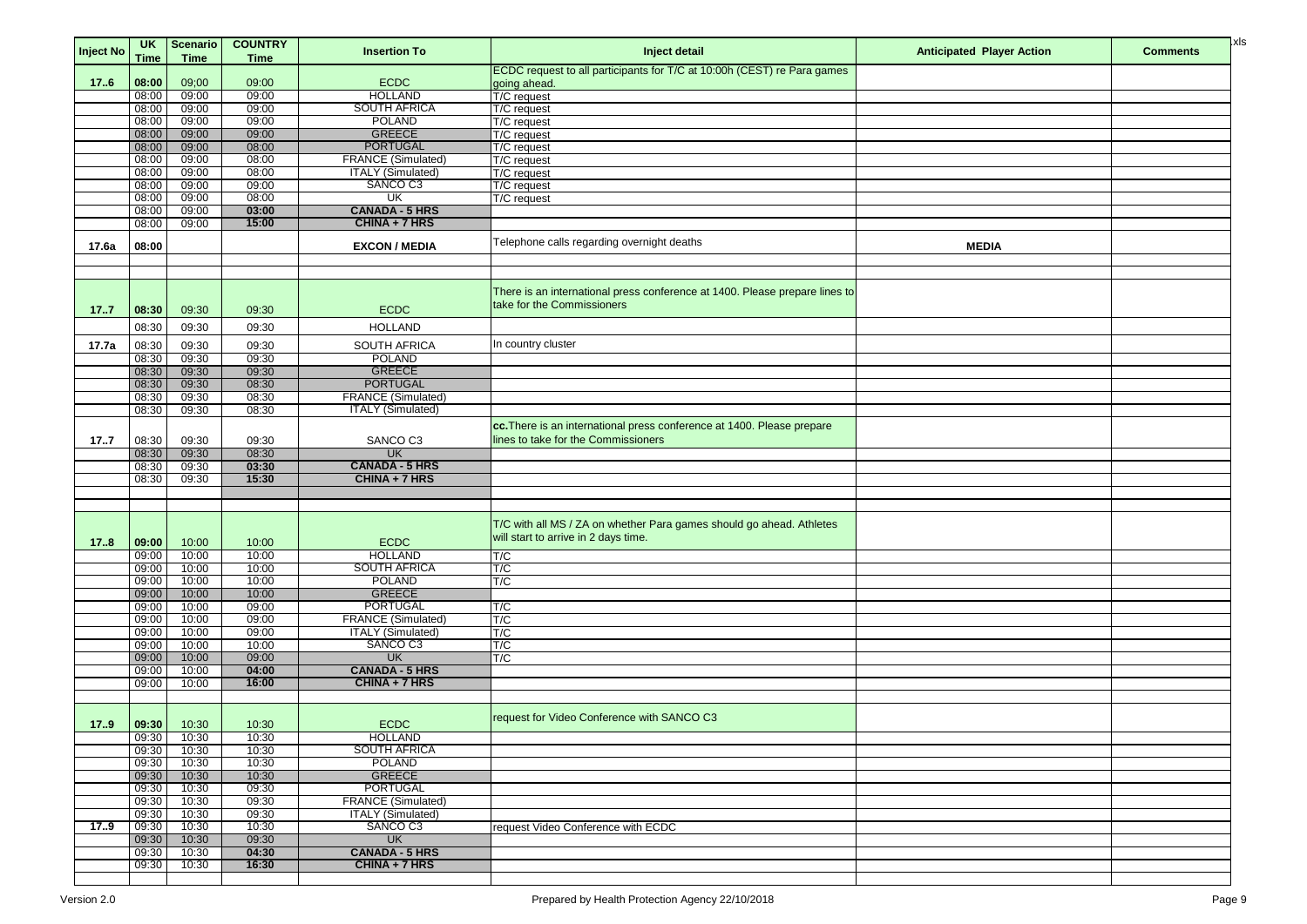| <b>Inject No</b>   | <b>UK</b><br><b>Time</b> | <b>Scenario</b><br><b>Time</b> | <b>COUNTRY</b><br><b>Time</b> | <b>Insertion To</b>                                   | Inject detail                                                            | <b>Anticipated Player Action</b> | <b>Comments</b> | ]xls |
|--------------------|--------------------------|--------------------------------|-------------------------------|-------------------------------------------------------|--------------------------------------------------------------------------|----------------------------------|-----------------|------|
|                    |                          |                                |                               |                                                       |                                                                          |                                  |                 |      |
|                    |                          |                                |                               |                                                       | Coordinate surveillance effort for the next 30 days across all countries |                                  |                 |      |
|                    |                          |                                |                               |                                                       | (100) participating in the games. Consider the use of EWGLINET           |                                  |                 |      |
| 17.10              | 10:00<br>10:00           | 11:00<br>11:00                 | 11:00<br>11:00                | <b>ECDC</b><br><b>HOLLAND</b>                         |                                                                          |                                  |                 |      |
|                    | 10:00                    | 11:00                          | 11:00                         | <b>SOUTH AFRICA</b>                                   |                                                                          |                                  |                 |      |
|                    | 10:00                    | 11:00                          | 11:00                         | <b>POLAND</b>                                         |                                                                          |                                  |                 |      |
|                    | 10:00                    | 11:00                          | 11:00                         | <b>GREECE</b>                                         |                                                                          |                                  |                 |      |
|                    | 10:00                    | 11:00                          | 10:00                         | <b>PORTUGAL</b>                                       |                                                                          |                                  |                 |      |
| 17.10a             | 10:00                    | 11:00                          | 10:00                         | <b>FRANCE (Simulated)</b>                             | PCR Positive results                                                     |                                  |                 |      |
| 17.10b             | 10:00                    | 11:00                          | 10:00                         | <b>ITALY (Simulated)</b>                              | PCR Positive results                                                     |                                  |                 |      |
|                    | 10:00                    | 11:00                          | 11:00                         | SANCO C3                                              |                                                                          |                                  |                 |      |
|                    | 10:00                    | 11:00                          | 10:00                         | UK                                                    |                                                                          |                                  |                 |      |
|                    | 10:00                    | 11:00                          | 05:00                         | <b>CANADA - 5 HRS</b>                                 |                                                                          |                                  |                 |      |
|                    | 10:00                    | 11:00                          | 17:00                         | CHINA + 7 HRS                                         |                                                                          |                                  |                 |      |
|                    |                          |                                |                               |                                                       |                                                                          |                                  |                 |      |
| 17.10c             | 10:15                    | 11:15                          | 11:15                         | <b>ECDC</b>                                           | Spa pool PCR initial results                                             |                                  |                 |      |
|                    |                          |                                |                               |                                                       |                                                                          |                                  |                 |      |
| 17.11              | 10:30                    | 11:30                          | 11:30                         | <b>ECDC</b>                                           | Video Conference with SANCO C3                                           |                                  |                 |      |
|                    | 10:30                    | 11:30                          | 11:30                         | <b>HOLLAND</b>                                        |                                                                          |                                  |                 |      |
|                    | 10:30                    | 11:30                          | 11:30                         | <b>SOUTH AFRICA</b>                                   |                                                                          |                                  |                 |      |
|                    | 10:30                    | 11:30                          | 11:30                         | <b>POLAND</b>                                         |                                                                          |                                  |                 |      |
|                    | 10:30<br>10:30           | 11:30<br>11:30                 | 11:30<br>10:30                | <b>GREECE</b><br><b>PORTUGAL</b>                      |                                                                          |                                  |                 |      |
|                    | 10:30                    | 11:30                          | 10:30                         | <b>FRANCE (Simulated)</b>                             |                                                                          |                                  |                 |      |
|                    | 10:30                    | 11:30                          | 10:30                         | <b>ITALY</b> (Simulated)                              |                                                                          |                                  |                 |      |
| 17.11              | 10:30                    | 11:30                          | 11:30                         | SANCO C3                                              | Video Conference with ECDC                                               |                                  |                 |      |
|                    | 10:30                    | 11:30                          | 10:30                         | <b>UK</b>                                             |                                                                          |                                  |                 |      |
|                    | 10:30                    | 11:30                          | 05:30                         | <b>CANADA - 5 HRS</b>                                 |                                                                          |                                  |                 |      |
|                    | 10:30                    | 11:30                          | 17:30                         | CHINA + 7 HRS                                         |                                                                          |                                  |                 |      |
|                    | 11:00                    | 12:00                          | 12:00                         | <b>ECDC</b>                                           |                                                                          |                                  |                 |      |
|                    | 11:00                    | 12:00                          | 12:00                         | <b>HOLLAND</b>                                        |                                                                          |                                  |                 |      |
|                    | 11:00                    | 12:00                          | 12:00                         | <b>SOUTH AFRICA</b>                                   |                                                                          |                                  |                 |      |
|                    | 11:00                    | 12:00                          | 12:00                         | <b>POLAND</b>                                         |                                                                          |                                  |                 |      |
|                    | 11:00                    | 12:00                          | 12:00                         | <b>GREECE</b>                                         |                                                                          |                                  |                 |      |
| 17.12a             | 11:00<br>11:00           | 12:00<br>12:00                 | 11:00<br>11:00                | <b>PORTUGAL</b><br><b>FRANCE (Simulated)</b>          | Request for update on international implications                         |                                  |                 |      |
| 17.12 <sub>b</sub> | 11:00                    | 12:00                          | 11:00                         | <b>ITALY</b> (Simulated)                              | Request for update on international implications                         |                                  |                 |      |
|                    | 11:00                    | 12:00                          | 12:00                         | SANCO C3                                              |                                                                          |                                  |                 |      |
|                    | 11:00                    | 12:00                          | 11:00                         | UK                                                    |                                                                          |                                  |                 |      |
|                    | 11:00                    | 12:00                          | 06:00                         | <b>CANADA - 5 HRS</b>                                 |                                                                          |                                  |                 |      |
|                    | 11:00                    | 12:00                          | 18:00                         | CHINA + 7 HRS                                         |                                                                          |                                  |                 |      |
|                    |                          |                                |                               |                                                       |                                                                          |                                  |                 |      |
|                    | 11:00                    | 12:00                          |                               | <b>EXCON</b>                                          | <b>MEDIA INJECTS</b>                                                     |                                  |                 |      |
|                    |                          | 12:30                          | 12:30                         | <b>ECDC</b>                                           |                                                                          |                                  |                 |      |
|                    | 11:30                    |                                |                               |                                                       |                                                                          |                                  |                 |      |
|                    |                          |                                |                               |                                                       | To ECDC / Holland: Injects requesting confirmation of safety to allow    |                                  |                 |      |
|                    | 11:30                    | 12:30                          | 12:30                         | <b>HOLLAND</b>                                        | Para athletes to attend the games                                        |                                  |                 |      |
|                    | 11:30                    | 12:30                          | 12:30                         | <b>SOUTH AFRICA</b>                                   |                                                                          |                                  |                 |      |
|                    | 11:30                    | 12:30                          | 12:30                         | <b>POLAND</b>                                         |                                                                          |                                  |                 |      |
|                    | 11:30                    | 12:30                          | 12:30                         | <b>GREECE</b>                                         |                                                                          |                                  |                 |      |
|                    | 11:30                    | 12:30                          | 11:30                         | <b>PORTUGAL</b>                                       |                                                                          |                                  |                 |      |
|                    | 11:30                    | 12:30<br>12:30                 | 11:30<br>11:30                | <b>FRANCE (Simulated)</b><br><b>ITALY (Simulated)</b> |                                                                          |                                  |                 |      |
|                    | 11:30<br>11:30           | 12:30                          | 12:30                         | SANCO C3                                              |                                                                          |                                  |                 |      |
|                    | 11:30                    | 12:30                          | 11:30                         | <b>UK</b>                                             |                                                                          |                                  |                 |      |
|                    | 11:30                    | 12:30                          | 06:30                         | <b>CANADA - 5 HRS</b>                                 |                                                                          |                                  |                 |      |
|                    | 11:30                    | 12:30                          | 18.30                         | CHINA + 7 HRS                                         |                                                                          |                                  |                 |      |
|                    |                          |                                |                               |                                                       |                                                                          |                                  |                 |      |

| <b>layer Action</b> | <b>Comments</b> | ļΧl |
|---------------------|-----------------|-----|
|                     |                 |     |
|                     |                 |     |
|                     |                 |     |
|                     |                 |     |
|                     |                 |     |
|                     |                 |     |
|                     |                 |     |
|                     |                 |     |
|                     |                 |     |
|                     |                 |     |
|                     |                 |     |
|                     |                 |     |
|                     |                 |     |
|                     |                 |     |
|                     |                 |     |
|                     |                 |     |
|                     |                 |     |
|                     |                 |     |
|                     |                 |     |
|                     |                 |     |
|                     |                 |     |
|                     |                 |     |
|                     |                 |     |
|                     |                 |     |
|                     |                 |     |
|                     |                 |     |
|                     |                 |     |
|                     |                 |     |
|                     |                 |     |
|                     |                 |     |
|                     |                 |     |
|                     |                 |     |
|                     |                 |     |
|                     |                 |     |
|                     |                 |     |
|                     |                 |     |
|                     |                 |     |
|                     |                 |     |